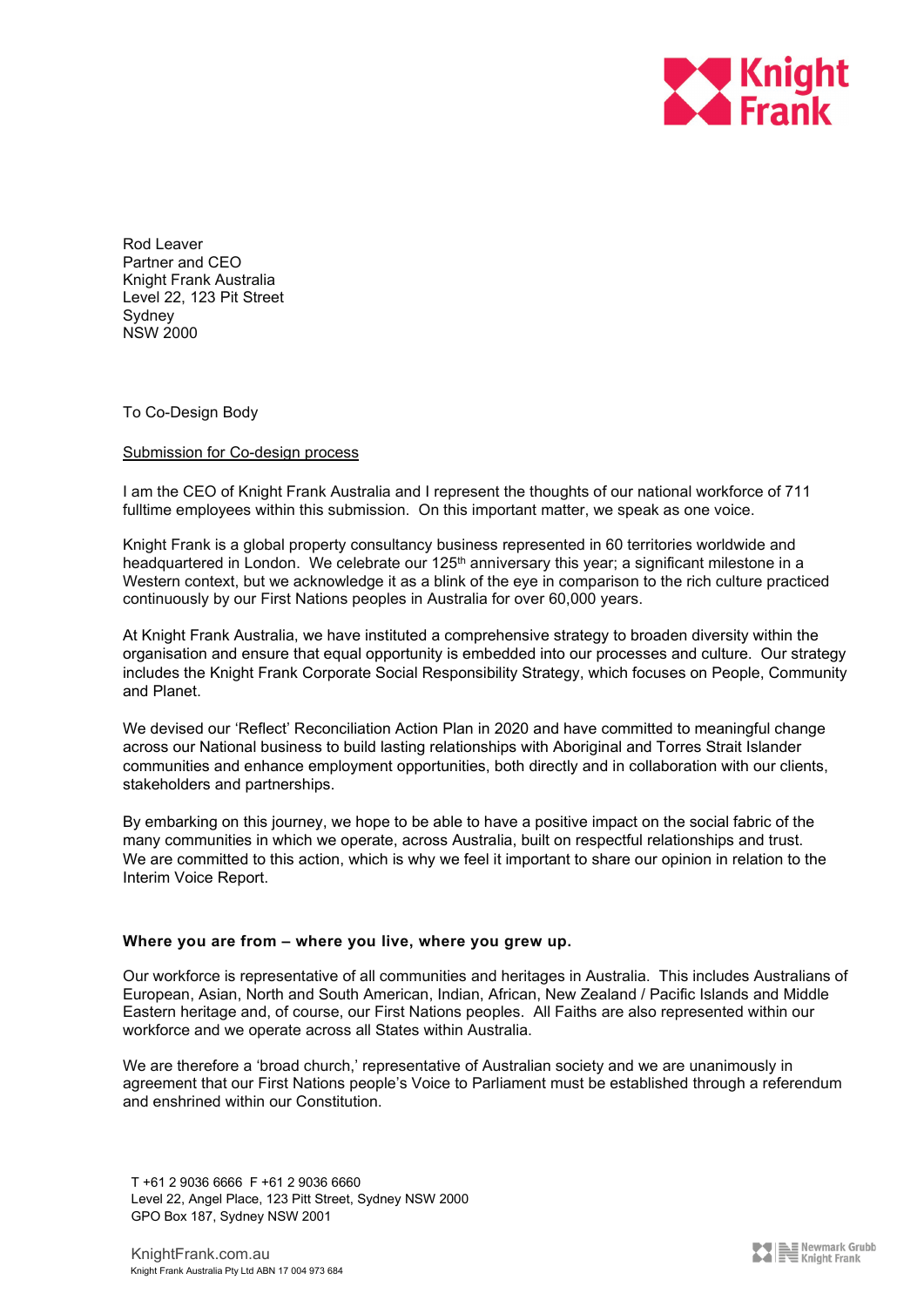

#### **Why do you think the Uluru Statement from the Heart is important?**

The Uluru Statement from the Heart perfectly encapsulates the perspective of Aboriginal and Torres Strait Islander communities in present day Australia.

It is a respectful request to fellow Australians for a First Nations Voice and structural change, enshrined within our Constitution, to enable a say on policy matters that directly affect their communities. It also calls for a Makarrata Commission to supervise the process of agreement and enable a truth telling about their history.

They ask this not for the betterment of themselves in isolation, but for the betterment of Australian society as a whole. Our inability to adequately deal with the past treatment of our First Nations peoples is a continuing blot on our otherwise remarkable story, as is the lack of Voice and self-determination that they have been afforded to date.

These inadequacies will hold our Nation back if not confronted, acknowledged and authentically discussed with our First Nations peoples. We are building our society on a foundation of metaphorical sand without this process and without affording them an equal Voice.

The inherent wisdom of our First Nations peoples has been overlooked and discounted since the First Fleet arrived in 1778. For over 60,000 years prior, the First Nations lived harmoniously and sustainably in this land now called Australia. For that alone, they deserve our unreserved respect. There is much that we can learn from them from a cultural values perspective, not least in respect to human induced climate change, finding the solution for which is the imperative of our time.

All Australians should view the Uluru Statement From The Heart as an olive branch from our First Nations peoples, who continue to endure policy settings from the Australian Government ranging from indifference to neglect. They are providing their fellow Australians with a precious opportunity; to make amends for the past, heal as a Nation and boldly advance together, united.

Our collective response as Australians to the Uluru Statement will define us as a Nation for generations to come.

Knight Frank Australia wholeheartedly supports the Uluru Statement and its humble requests.

### **Why is it important for Indigenous people to have a say in the matters that affect them?**

It is vitally important that our First Nations peoples be afforded the respect and dignity of a genuine say in matters that affect their communities. Successive Australian Governments have viewed Aboriginal and Torres Strait Islander policies through the lens of Western culture and ideals. These policies have repeatedly failed and we feel that all Australians are deeply disappointed and affected by this failure. As a successful Nation on a world stage, Australians are not accustomed to failure and it is hard to accept, not least for our First Nations peoples who wait patiently for their Voice and to be heard. We cannot imagine the frustration they have endured and it is to their eternal credit that they continue to respectfully and patiently extend a hand and offer Makarrata; 'a coming together after a struggle.'

Until we accept their generous offer, outlined in the Uluru Statement, the struggle continues and there can be no coming together, to the detriment of all Australians.

# **How could a Voice to Parliament improve the lives of your community?**

A Voice to Parliament for our First Nations peoples would immediately benefit all Australians through their empowerment. The feeling of powerlessness and despair in the First Nations communities is palpable